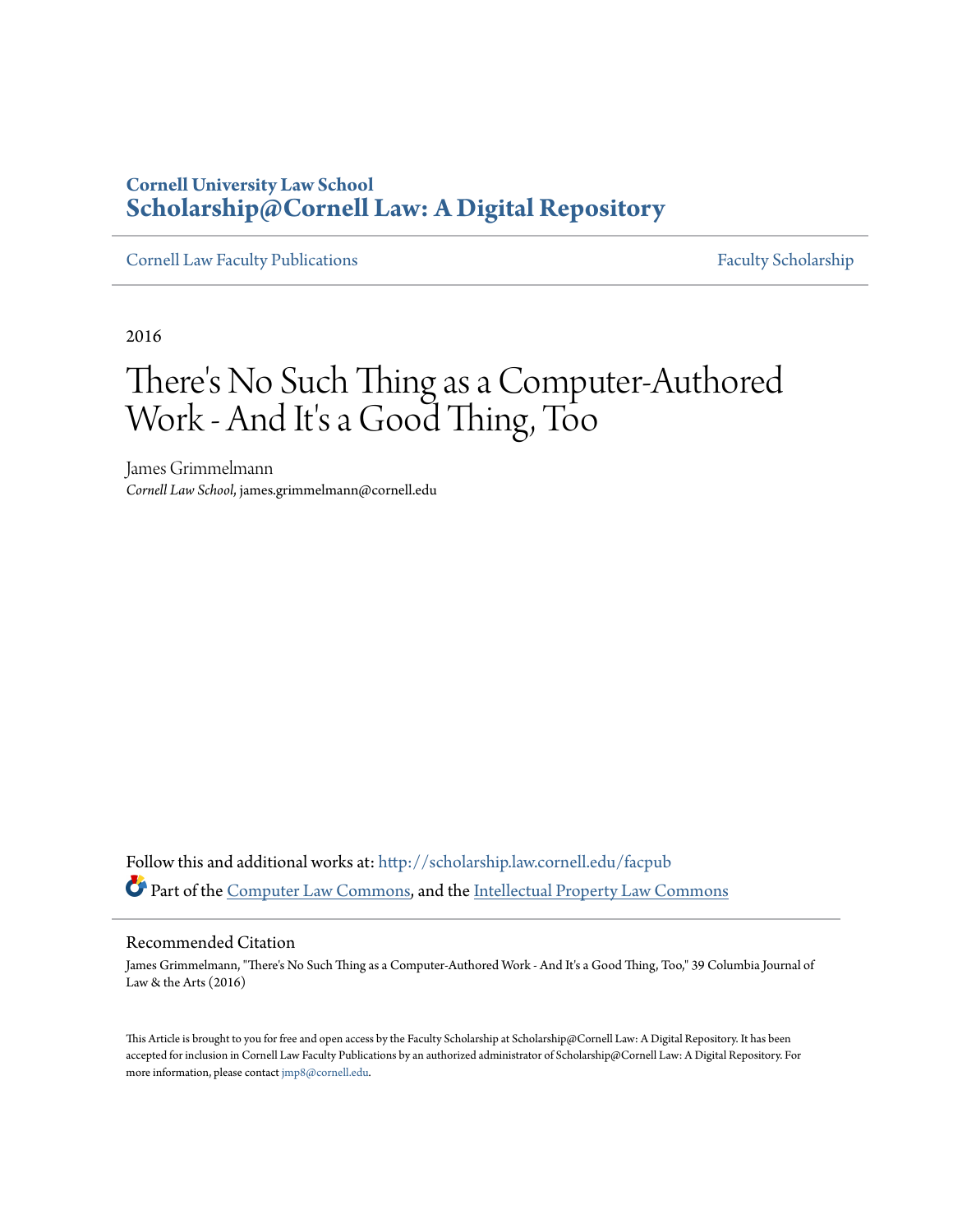## **There's No Such Thing as a Computer-Authored Work-And It's a Good Thing, Too\***

#### James Grimmelmann\*\*

#### **INTRODUCTION**

I would like to talk about computer-authored works—I would like to, except that they don't exist. Copyright law doesn't recognize computer programs as authors, and it shouldn't.<sup>1</sup> Some day it might make sense to, but if that day ever comes, copyright will be the least of our concerns.

Instead, **I** will say something about why computer authorship is such a "bad penny of a question," to use Annemarie Bridy's felicitous phrase, even though it is so utterly speculative.<sup>2</sup> The scholarship pondering the possibility of computerauthored works is surprisingly extensive, even though no one has ever exhibited even one work that could plausibly claim to have a computer for an "author" in the sense that the Copyright Act uses the term.<sup>3</sup>

2. Annemarie Bridy, *Coding Creativity: Copyright and the Artificially Intelligent Author*, 5 **STAN. TECH.** L. REv. **1, 1 52** (2012).

Most of these authors sensibly conclude that computers are not authors, for now at least, but it

**<sup>\*</sup>** This Essay is based on a talk that was given on October 2, **2015,** at the Kernochan Center Annual Symposium at Columbia Law School.

**<sup>\*\*</sup>** Professor of Law, University of Maryland. **My** thanks to Aislinn Black, Annemarie Bridy, Bruce Boyden, Timothy McGovern, Christina Spiesel, and the participants in the Kernochan Center Symposium "Copyright Outside the Box" for their suggestions. This Essay may be freely reused under the terms of the Creative Commons Attribution 4.0 International license, https://creativecommons.org/licenses/by/4.0/.

*<sup>1.</sup> See* **U.S.** COPYRIGHT **OFFICE, COMPENDIUM** OF **U.S.** COPYRIGHT **OFFICE** PRACTICES (THIRD) **§ 313.2 (3d** ed. 2014) ("Similarly, the Office will not register works produced **by** a machine or mere mechanical process that operates randomly or automatically without any creative input or intervention from a human author.")

**<sup>3.</sup>** Bridy, *supra* note 2, at ¶¶ **50-52;** Timothy L. Butler, *Can a Computer Be an Author Copyright Aspects of Artificial Intelligence,* 4 COMM/ENT **L.S. 707, 739-42 (1982);** Ralph **D.** Clifford, *Intellectual Property in the Era of the Creative Computer Program: Will the True Creator Please Stand up,* **71 TUL.** L. REV. **1675, 1685-86, 1694-95 (1996);** Evan H. Farr, *Copyrightability of Computer-Created Works, 15* RUTGERS COMPUTER **& TECH. L.J. 63, 79 (1989);** Dane **E.** Johnson, *Statute ofAnne-Imals: Should Copyright Protect Sentient Non-Human Creators, 15* **ANIMAL** L. **15, 19-21 (2008);** Karl F. Milde, Jr., *Can a Computer Be an "Author" or an "Inventor"?,* **51 J.** PAT. OFF. Soc'Y **378, 392-95 (1969);** Arthur R. Miller, *Copyright Protection for Computer Programs, Databases, and Computer-Generated Works: Is Anything New Since CONTU?,* HARV. L. REV. **977, 1056-72 (1993);** William T. Ralston, *Copyright in Computer-Composed Music: HAL Meets Handel,* **52 J.** COPYRIGHT SOC'Y **U.S.A. 281, 302-3** (2004-05); Pamela Samuelson, *Allocating Ownership Rights in Computer-Generated Works,* 47 **U.** PITT. L. REV. **1185, 1192-1200 (1986);** Andrew **J.** Wu, *From Video Games to Artificial Intelligence: Assigning Copyright Ownership to Works Generated by Increasingly Sophisticated Computer Programs,* **25 AIPLA Q. J. 131, 155-57 (1997).**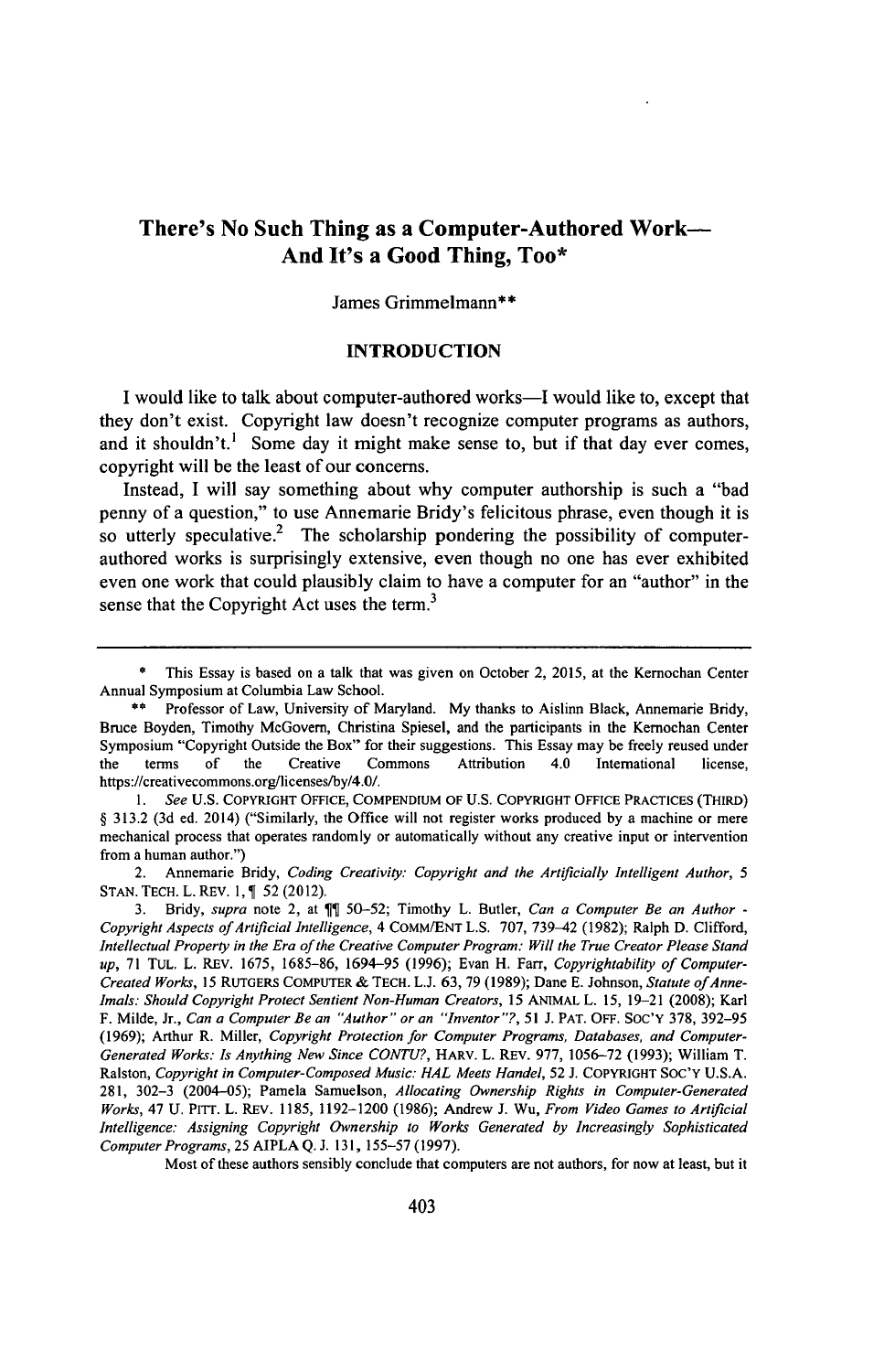#### **COLUMBIA JOURNAL** OF LAW **&** THE ARTS 404 **[39:3**

**My** view is that the idea of *computer-authored* works responds to perceived problems of deciding who should be considered the authors of *computer-generated* works. The difficulty of saying who is the author of a work when one person runs an unpredictably complicated computer program written **by** another makes it tempting to say that the program itself is the author. But this suggestion is unnecessary, because the underlying problems of assigning authorship are more apparent then real-or rather, they are no worse here than elsewhere in copyright. **<sup>I</sup>** can imagine five reasons why computer-generated works might be considered meaningfully different from human-generated works:<sup>4</sup>

- **(1)** They are embedded in digital copies.
- (2) People create them using computers rather than **by** hand.
- **(3)** Programs can generate them algorithmically.
- (4) Programmers as well as users contribute to them.
- *(5)* Programs can generate them non-deterministically.

**All** of these distinctions are spurious. Old-fashioned pen-and-paper works raise all of the same issues; there is nothing new under the sun. $<sup>5</sup>$  These issues have been</sup> with us since the Statute of Anne; they will be with us as long as copyright considers it important to assign ownership of a work to an "author" who is causally responsible for the work's existence.

#### **I. DIGITAL COPIES**

What might we mean **by** a "computer-generated work" in the first place? The simplest answer is that since a computer-generated work is at some point emitted **by** a computer, it exists in digital copies, as contrasted with traditional works that exist in analog copies. **A** book is a physical object that exists in the physical world: it consists of patterns of ink on rectangular sheets of paper bound together into a codex. **A** sculpture is a hunk of marble with physical properties (most obviously, mass). **A** painting is pigment on canvas; canvas has a texture and paint has a thickness. But a digital copy, one might say, is just ones and zeroes; it exists entirely as an abstract mathematical representation.

This is not even a fair characterization of digital copies. They are still "copies"

is striking how often the question has been asked. The supposed problem has also been much reported on **by** experts. COPYRIGHT **OFFICE,** SIxTY-EIGHTH **ANNUAL** REPORT OF THE REGISTER OF COPYRIGHTS *5* **(1966); COMM'N ON** NEW **TECH.** USES, **FINAL** REPORT OF THE **NAT'L** COMM'N ON **NEW TECH. USES** OF COPYRIGHTED WORKS 43-46 **(1978); OFFICE** OF **TECH. ASSESSMENT, INTELLECTUAL** PROP. RIGHTS **IN AN AGE** OF **ELECS. AND INFO. 69-73 (1986); OFFICE** OF **TECH. ASSESSMENT, FINDING A BALANCE:** COMPUTER SOFTWARE, **INTELLECTUAL** PROP. **AND** THE **CHALLENGE** OF **TECHNOLOGICAL CHANGE** 112- **13 (1992).**

<sup>4.</sup> This is not to say that these reasons are commonly advanced **by** copyright commentators. The first two in particular are straw men. But there is value in knowing not just that they fail, but why.

*<sup>5.</sup> But see* Bruce Boyden, *Emergent Works,* **39 COLUM J.L. &** ARTS **377 (2016)** (arguing that works generated **by** unpredictable computer programs raise authorship issues that are genuinely different in kind); Annemarie Bridy, *The Evolution ofAuthorship: Work Made by Code,* **39** COLUM **J.L. &** ARTS **395 (2016)** (giving interesting and challenging examples of such programs and the works they have generated).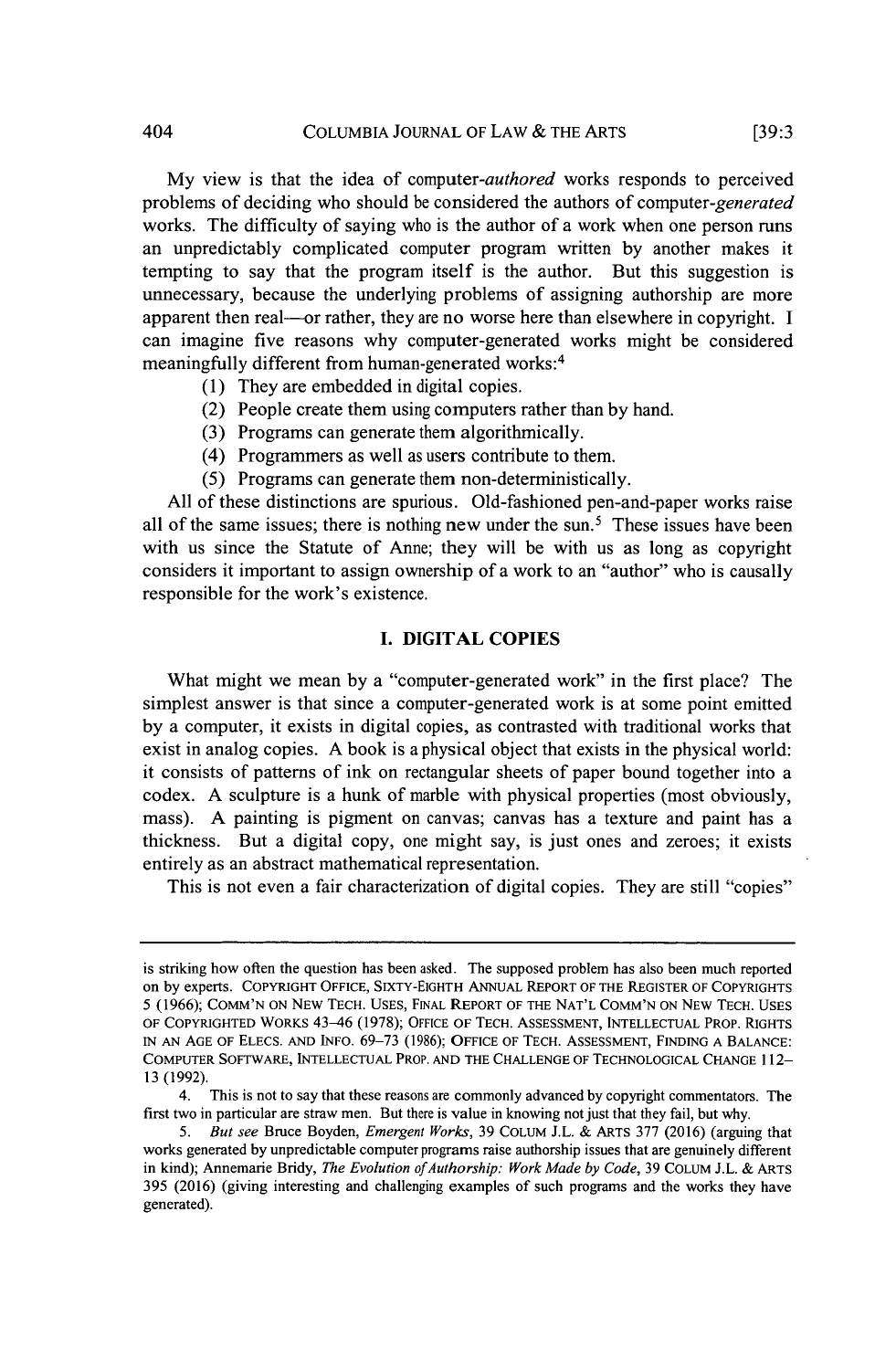in the copyright sense: "material objects **. . .** in which a work is fixed **by** any method now known or later developed, and from which the work can be perceived, reproduced, or otherwise communicated, either directly or with the aid of a machine or device."<sup>6</sup> This definition obliterates any doctrinal distinction between digital and analog copies. Bits may be abstract and intangible, but memory chips and hard drives are very much "material objects." Digital copies are not secondclass citizens of copyright's domain.

**Of** course, a work is stored differently in a digital copy than in an analog one. The text in a book is legible to a reader who picks it up and flips through the pages, while the pattern of ones and zeroes on a hard drive is invisible to the naked eye, even when those ones and zeroes encode the very same novel. But Congress quite rightly recognized that what matters is whether the work *"can be* perceived" from a copy (possibly with "the aid of a machine or device"), not whether it is directly perceptible when the copy is sitting inert on the shelf.<sup>7</sup> The text of a book is also invisible to humans unless they take it down from a shelf and look between its covers.

Even if there were a relevant difference between digital and analog copies of a work, it would be a property of the copies, not a property of the work itself. Any "categor[y]" of "authorship" cognizable under the Copyright Act can be fixed in digital copies with a suitable encoding. $8$  Literary works are made up of letters, numbers, and other characters. Those characters can be translated into binary using standard encodings such as **UTF-8.** Pictorial works can be broken down into pixels, and each pixel broken down into the intensities of its constituent colors. The pitches and durations of notes in a musical work can be represented **by** numbers, which in turn can be represented in binary. For musical works with unusual features,  $9$  an alternative is to write the score out on a piece of paper and digitize the image of the paper, pixel **by** pixel.

This last trick shows why the technique works for any conceivable work of authorship protected **by** the Copyright Act. "Copyright protection subsists **. .** [only] in works of authorship fixed in any tangible medium of expression."<sup>10</sup> Any work subject to copyright must therefore exist in some "tangible medium." That's enough. Find the "material object" in which the work is fixed and digitize that object with enough detail to capture whatever aspect of the object embodies the work. Architectural works exist in blueprints; find a copy and take a highresolution photograph. Sculptural works exist in sculptures; find one and take a

**9.** *E.g.,* John Stump, *Faerie's Aire and Death Waltz,* http://farml.static.flickr.com/148/ 406258694 e65219a08c o.jpg [https://perma.cc/9NLR-Z5MY] (last visited Mar. 12, **2016).**

**<sup>6. 17</sup> U.S.C. § 101** (2012). The phrase "any method now known or later developed" makes emphatically clear Congress's insistence on technological neutrality and its rejection of "artificial and largely unjustifiable distinctions **.** . **.** under which statutory copyrightability in certain cases has been made to depend upon the form or medium in which the work is fixed." H.R. Rep. No. 94-1476, at **51 (1976).** The point is reiterated in **§** 102(a), which protects works "fixed in *any* tangible medium of expression, *now known or later developed."* (emphasis added).

**<sup>7. 17</sup> U.S.C. § 101** (2012) (emphasis added).

**<sup>8. 17</sup> U.S.C. §** 102(a) (2012).

**<sup>10. 17</sup> U.S.C. §** 102(a) (2012).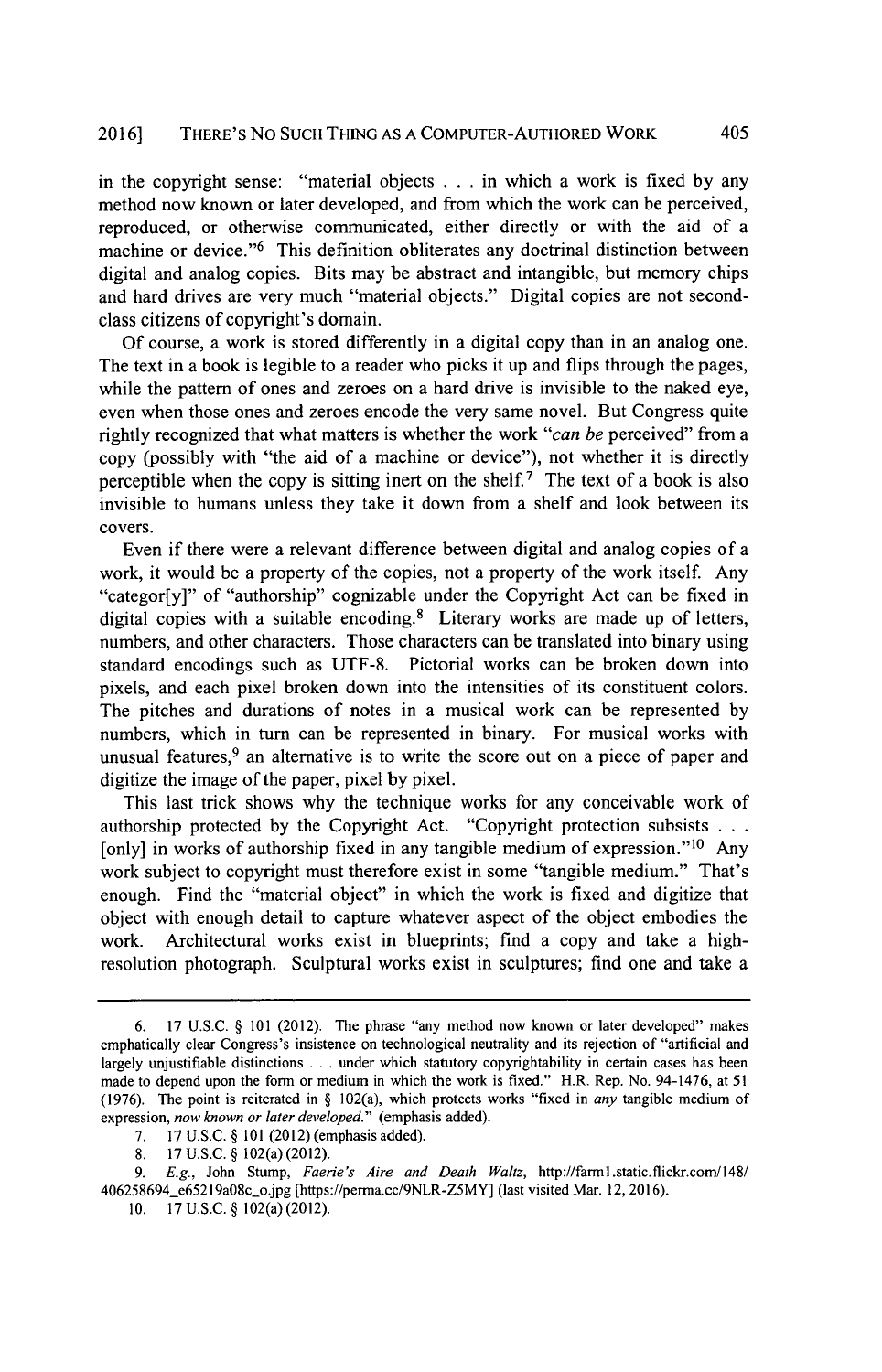high-resolution three-dimensional laser scan.

Vinyl purists and other analog aesthetes may insist that analog copies capture nuances that no digital copy ever can. They are wrong. Human perception is limited **by** the capacities of our senses. The human eye cannot see details finer than about thirty arc-seconds. Digitize a painting at a higher resolution than a person with her nose pressed up against it can distinguish, and the resulting copy is effectively perfect, as far as she can tell. The human ear cannot hear sounds at a frequency greater than about twenty kilohertz; the **CD** audio standard plays it safe and goes up to **22.05** kHz. An audiophile who claims she can hear more on a vinyl recording is right only in the sense that record players add hisses and pops, or, as non-audiophiles call them, *noise.*

**Of** course, some works exist in digital copies and others do not. But the works that do not *might as well have.* Nothing important about their status as copyrightable works would be lost **by** digitizing them-and nothing important would be gained, either. Digital copies are convenient for computers to work with, and they can be remarkably convenient for bringing works to audiences. (Too convenient, some would say.) But the contingent fact of whether a work exists in digital copies, analog copies, or both does not affect its status as a work of authorship: the expression it contains is exactly the same "regardless of the nature of the material objects . . . in which [it is] embodied."<sup>11</sup>

#### **II. DIGITAL WORKS**

The next-simplest answer to what counts as a computer-generated work is one that was created using a computer. Some poets write longhand; others type. Again, we might posit that there would be some relevant differences, as a class, between works using computers and works created entirely without computers. Again, we would be wrong.

Every kind of copyrightable work can be-and regularly is-created using computers. Take the list of categories in **§** 102(a). There is specialized software to create every single one of them:

- **(1)** "literary works": Microsoft Word, Apple Pages, Scrivener
- (2) "musical works": Finale, Sibelius, Noteflight
- **(3)** "dramatic works": Microsoft Word again, Final Draft
- (4) "pantomimes and choreographic works": Dance Designer, DanceForms
- *(5)* "pictorial, graphic, and sculptural works": Adobe Photoshop, Photo Booth, Adobe Illustrator, Affinity Designer, SketchUp, AutoCAD
- **(6)** "motion pictures and other audiovisual works": Final Cut Pro, Maya, Adobe Flash
- **(7)** "sound recordings": Garage Band, Pro Tools
- **(8)** "architectural works": AutoCAD again, Chief Architect, SoftPlanl<sup>2</sup>

**<sup>11. 17</sup> U.S.C. § 101** (2012).

<sup>12.</sup> **17 U.S.C. §** 102(a) (2012).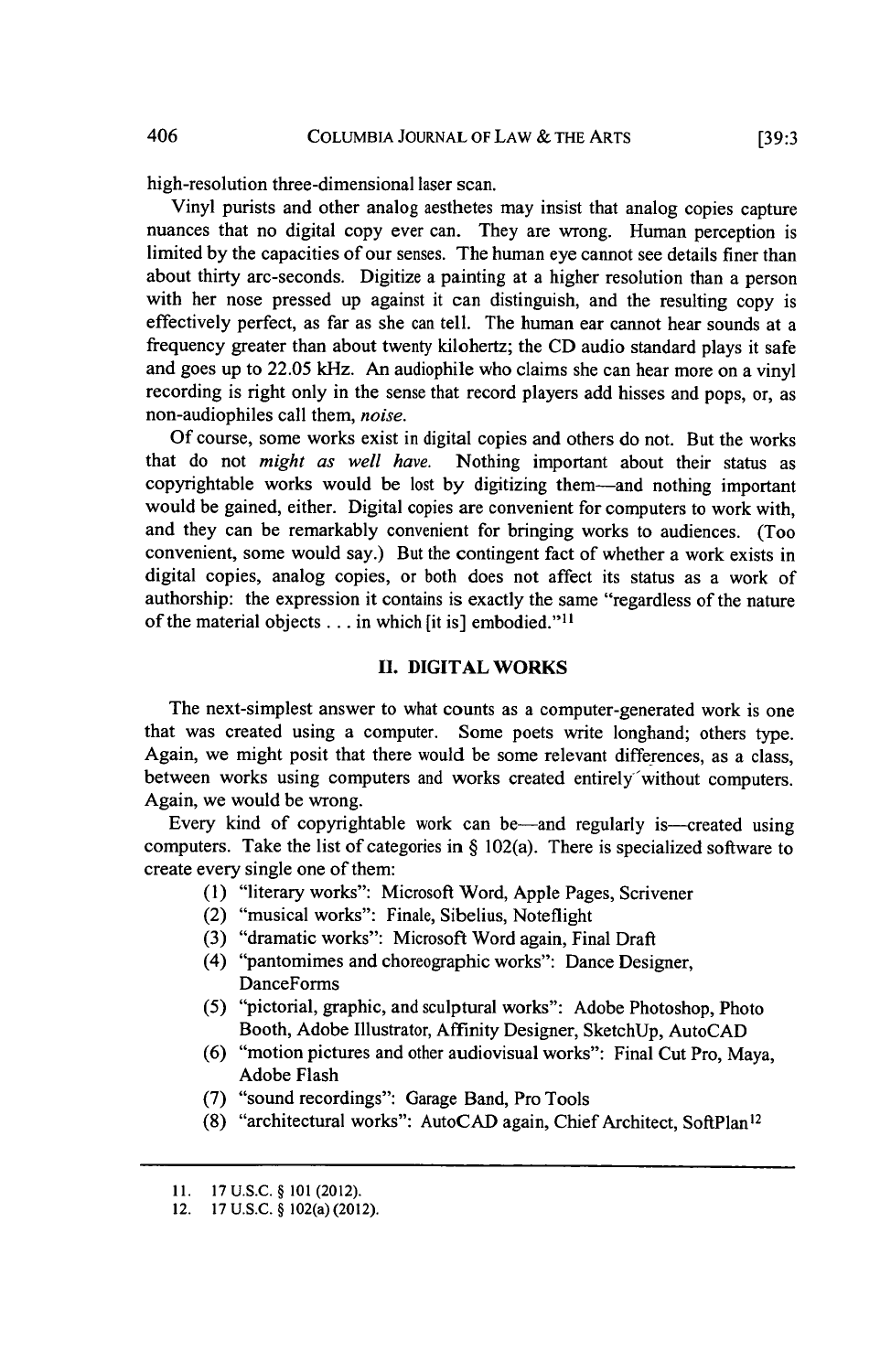#### **2016]** THERE'S No **SUCH** THING **AS A** COMPUTER-AUTHORED WORK

As a result, a large and growing fraction of all copyrightable works are born digital. They are not aberrations from the normal processes of creativity; increasingly, they *are* the normal processes of creativity.

Nor is there is a clear dividing line between the creative techniques used **by** digital and analog authors. Cutting and pasting is easier and faster on a computer, but the verbs "cut" and "paste" betray their analog origin. Digital and film cameras have the same kinds of controls and can be indistinguishable except on close inspection. Graphic artists who draw with a stylus on a tablet make the same hand motions as those who draw with a pen on paper.

Anything an author does with a computer she could in theory do without it. Looping a drum track in Garage Band is quick and easy, but you could do the same thing with a literal loop of magnetic tape, or with a drummer friend who keeps good time. Even computationally complicated operations-such as rendering a detailed three-dimensional scene using raycasting and texture maps-are really just (much) faster versions of operations that could be carried out **by** hand. **If** nothing else, an artist could step through the computer program, one instruction at a time, precisely imitating the computer's operations as it supports her creativity. It would be immensely, almost unbelievably slower, but she could do it. Computers make some kinds of creativity practically *feasible,* but they do not make anything newly *possible.*

The reverse is also true: any analog creative process can be perfectly imitated **by** a digital one. Consider an analog artist, Annelise, who is drawing on a blank sheet of paper with a pen. Imagine that she has a digital doppelginger, Dennis, sitting next to her and perfectly mirroring her actions, except that he is using Adobe Illustrator and drawing on a Wacom tablet with a stylus. Every time Annelise moves her hand to draw a line, Dennis moves his hand in the same way. Every time she changes pens, he clicks on the color picker and switches colors to match. Every time she picks up a brush, he clicks the brush tool instead. At the end of the session, they will have identical images—and identical works. The two of them made exactly the same creative choices, with exactly the same results. Authorship is not altered **by** the manner of first fixation.

This digital doppelginger thought experiment is constructive: it applies to any work. **All** we need to do is observe how the author interacts with the copy taking shape before her and translate that sequence of interactions into interactions with an appropriate computer program. Such a program might not actually exist--there is not, to my knowledge, a perfect digital simulation of the process of chipping away at a block of marble-but it could, and that is good enough to make the point. We can imagine a digital creative process that perfectly parallels any analog one, which shows that there is nothing inherently different in kind about the analog process.

There is an instructive similarity between the digital-doppelginger thought experiment and the digitization thought experiment described in Part **I.** Both of them take something in the physical world and demonstrate that it could have a digital duplicate that is identical in all respects relevant to authorship. Digital doppelgängers duplicate a verb-creating-while digitization duplicates a noun-*the copy.* Just as the analog creative process yields an analog copy in the physical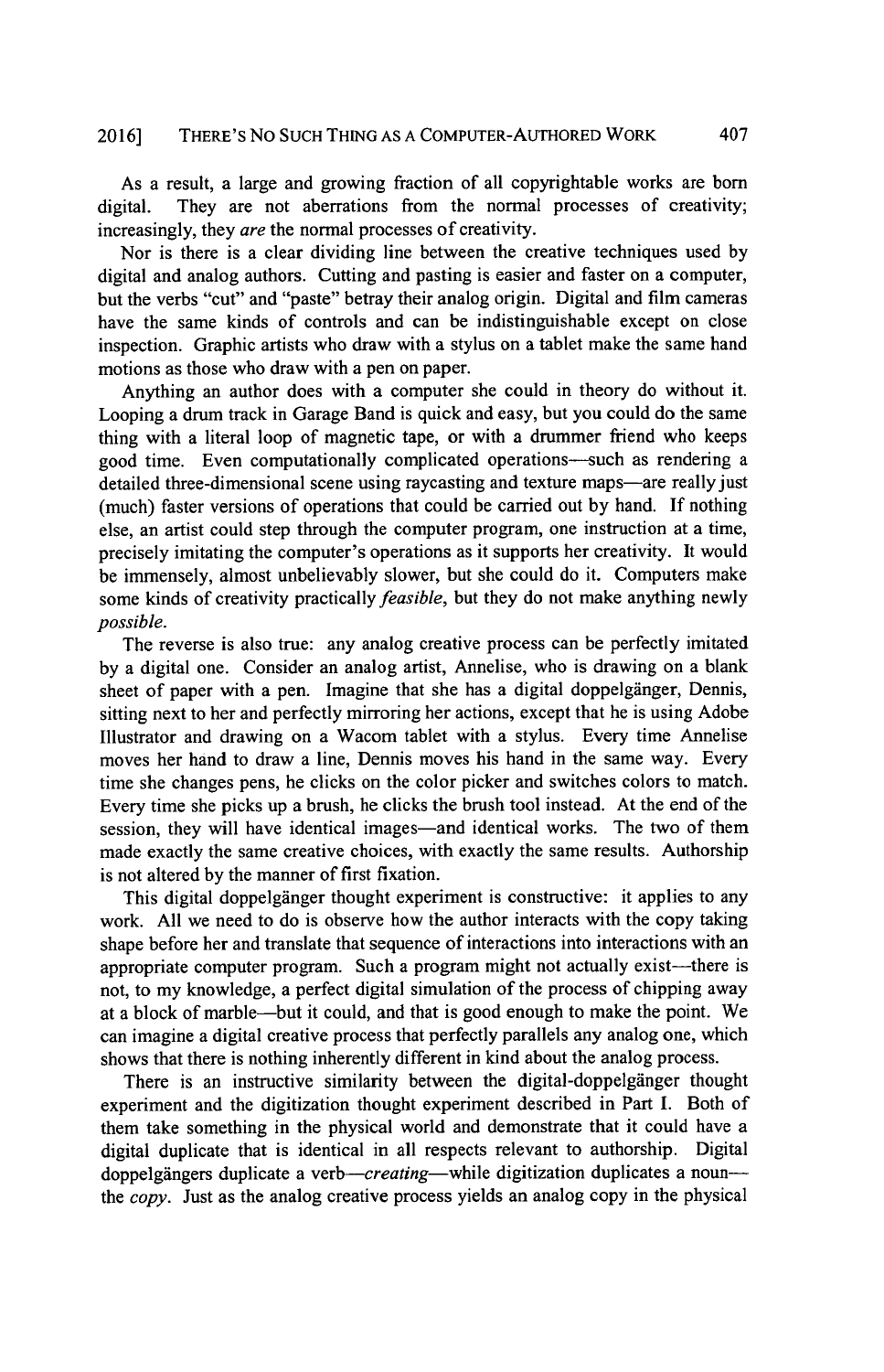world, the digital creative process yields a digital copy on a computer. This is not something new about digitally created works. It merely makes explicit a causal relationship that has always inhered in creativity: a work, as fixed in a copy, is the result of what an author does.

#### **III. ALGORITHMIC CREATION**

**A** third way in which computer-generated works might be thought to be uniquely challenging for copyright is that they involve algorithmic creation. Rather than being produced intuitively through a process whose details are not available for inspection, they are the outputs of a process whose steps are precise and explicit.

This is not a distinction that ought to make a difference. True, rote rulefollowing does not look like copyrightable creativity; "slavish copying" is not originality.<sup>13</sup> But creativity can also inhere in a creator's selection of the rules she will follow. She can introduce copyrightable authorship through her choice of rules or through her choice among variations permitted **by** the rules, and as a general matter these two kinds of authorship are equivalent. **A** work does not know whether it was created freehand or **by** following rules. The use of rules at all is simply the choice to split the creative process into two stages rather than one. The inputs-whatever it is that we mean **by** "creativity" or "expression" or "authorship"—are indistinguishable, and so is the output—a fixed copy of the work.

**If** an author, for her own convenience, decides to automate some of the steps **by** programming a computer, copyright should not look any less generously upon her. Copyright does not turn up its nose at printmakers who engrave a single copper plate to make an edition of **500** prints, or on novelists who use movable type rather than writing each letter **by** hand. Their creative work is substantially complete **by** the time they ink a plate or fish sorts out of a type case; to complain that these steps are too mechanical to support a copyright is to go looking for authorship in all the wrong places.

This remains true even when an author acts without conscious attention to each detail; it is not that her hand is unguided, but rather that it is guided **by** neuronal firings in her brain in a way she does not consciously attempt to direct. In this sense, all authorship is algorithmic. To say that an author creates intuitively is simply to say that neither she nor we have ready access to the algorithm she **follows.** <sup>14</sup>

Indeed, the distinction between an algorithm and its output is often irrelevant for copyright purposes. One of the most fundamental insights of computer science is the idea that a program-software-is just another form of data.<sup>15</sup> That's what

**<sup>13.</sup>** Bridgeman Art Library, Ltd. v. Corel Corp., **25** F. Supp. **2d** 421, 426-27 **(2d** Cir. **1998).**

*<sup>14.</sup> See generally Bridy, supra* note 2; Alan L. Durham, *The Random Muse: Authorship and Indeterminacy,* 44 WM. **&** MARY L. REv. **569** (2002).

**<sup>15.</sup>** Alan Turing made this point in the article that created the field of computer science; he gave an explicit construction for writing out any possible program as a string of symbols. *See* A.M. Turing,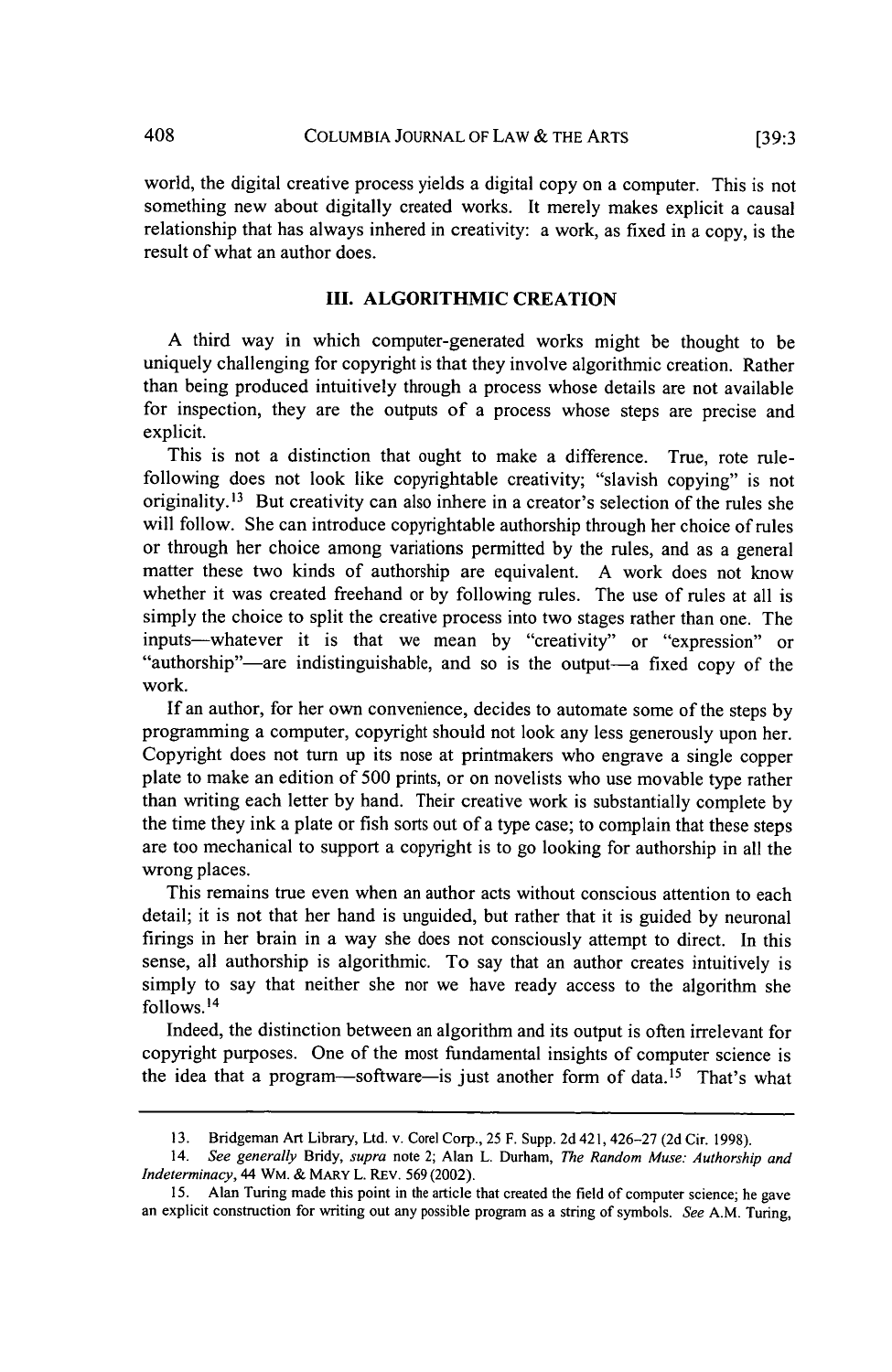makes general-purpose computers possible; we can load new programs on them in the same simple way we load new data. Take an example: Microsoft Word is a program. It is represented digitally: as a sequence of ones and zeroes. Those bits are data; you install that data from a **CD** or **by** downloading it. In turn, your computer interprets that data a sequence of instructions, executing them one **by** one and thereby causing Word to do what it does. In the same way, a Word document is also data: a digital sequence of bits stored on a hard drive somewhere. Now for the crucial move: *a Word document is also a program,* one that tells Word itself what characters to display and how to format them. Your computer does not draw any fundamental distinction between the bits that make up Word and the bits that make up a Word document. Both are data; both are programs. Bits are bits. We could regard an MP3 file as a sequence of sound data, or we could regard it as a program **for** producing sound. Both descriptions are correct; every digital fixation of a work is a program for generating that work. And since every work can be fixed digitally, every work can be generated **by** a program.

The point is even more apparent when we think about the actual creative process. Consider again the sequence of steps that analog Annelise and digital Dennis follow to create pictorial works. Annelise's creative acts look intuitive and inscrutable, while Dennis's creative acts leave behind a digital trail: the precise sequence of steps that he followed, as recorded **by** Adobe Illustrator. It keeps track of them in case Dennis hits "undo"; the only way to enable him to retrace his steps is to leave binary breadcrumbs along the route of his creative journey. But now suppose that Dennis, having repeatedly hit "undo" until he is back at a blank canvas, decides he likes what he made after all, and starts hitting "redo" until he has the finished illustration again. In other words, Illustrator's saved undo/redo information provides a precise set of instructions for recreating Dennis's work from scratch, one that causes Illustrator to repeat what it did when Dennis was drivingresulting in exactly the same image. Dennis's sequence of creative acts is *a program for generating the work,* and it is also *a copy of the work,* which means that *so are Annelise's creative acts.* **All** creativity is also algorithmic in the sense that we could encode the work as a program making completely explicit what the creator did to produce it.

#### **IV. SEQUENTIAL CREATION**

The next potential challenge posed **by** computer-generated works is that people frequently use computer programs written **by** others, which raises the question of how to allocate ownership of the resulting works between programmer and user. It is easy to give examples where one or the other has a better claim. On the one hand, where the program is Finale and the work is a string quartet, the user is the author of that musical work. Finale's programmers have no more of a copyright

*On Computable Numbers, with an Application to the Entscheidungsproblem,* 42 PROC. **LONDON** MATH. Soc. **230 (1936).** Turing's insight is all the more remarkable for having been formulated before actual digital computers existed to run those programs.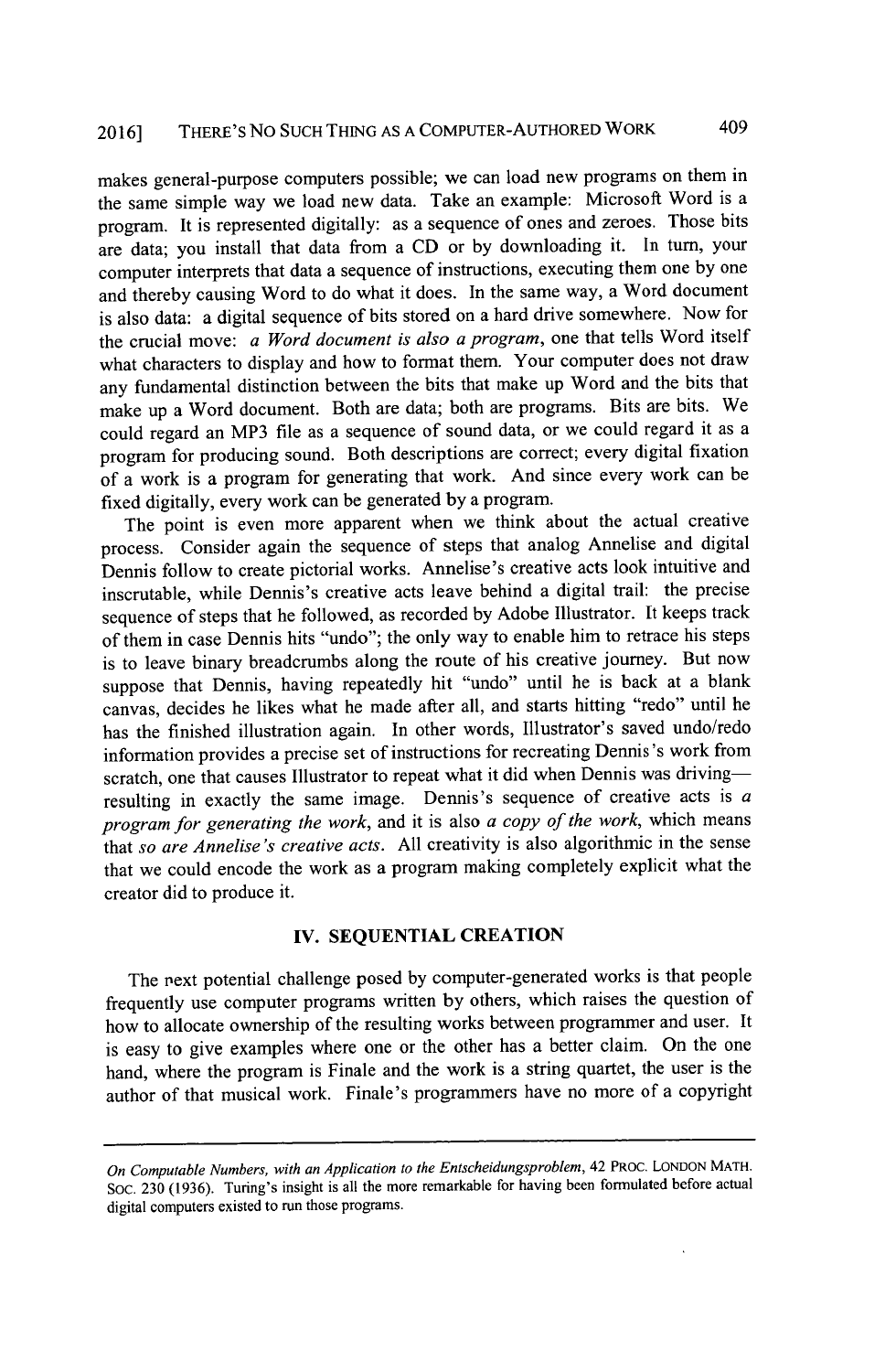claim than the penmaker would if a composer had written the quartet out **by** hand. On the other hand, where the program displays a fifteen-second animation of fireworks whenever the user pushes the space bar, the programmer is the author of that audiovisual work. The user has no copyright claim because "the program would have generated the same output no matter which human user caused the output to be generated." $16$ 

It seems, therefore, that the problem is to distinguish computer users who are genuine authors from users who merely push a button. But this is not a problem unique to computers. Even in the offline world, there are buttons and there are buttons. The user who pushes a button on a music box to start it playing is not an author; the user who pushes a button on a camera to take a photograph is. Trying to allocate copyrights between computer programmer and computer user is the same kind of task as trying to allocate them between thing-maker and thing-user.

These are problems of sequential creation: **A** and B both make contributions toward a work over time, one after the other. Who owns the work? It depends. There are at least six possible legal outcomes:

*Infringing copy:* **If** B makes only *de minimis* modifications to A's work, then B is not an author in the copyright sense. Copyright in the resulting work continues to be owned solely **by A. If I** take your short story, format it entirely in small caps, and then hit "Save As" to store a copy, **I** am an infringer, not an author.

*Unlawful derivative work:* **If** B modifies A's work enough to contribute copyrightable authorship, then B is the author of a derivative work. The copyright status of this work depends on whether B has A's permission, or makes a transformative fair use, or has some other statutory authorization to prepare a derivative work.<sup>17</sup> If B uses A's work "unlawfully," then **A** owns the copyright in the portions copied from her preexisting work, while B's incremental contributions are uncopyrightable. **If** I do substantial editorial work on your short story without your permission-rearranging scenes, adding new expository dialogue, and eliminating an unnecessary characterneither of us may be able to claim a copyright in these tweaks.

*Lawful derivative work:* **If,** on the other hand, B creates a derivative work but does so "[]lawfilly," then **A** owns the copyright in the portions copied from her preexisting work, while B owns the copyright in her incremental contributions. **If** you gave me permission to revise your story and copyright the revisions-or if my changes so alter the story's meaning as to make it a biting commentary on the original-I will own a copyright in my brilliant revisions and you will own a copyright in your inferior original.

*Joint work:* Another possibility in the case where the resulting work reflects both **<sup>A</sup>** and B's contributions is that they mutually intend that their contributions "be merged into inseparable or interdependent parts of a unitary whole," $18$  making them the co-

**<sup>16.</sup>** Samuelson, *supra* note **3,** at **1206-07.**

**<sup>17. 17</sup> U.S.C. §** 103(a) (2012).

**<sup>18. 17</sup> U.S.C. § 101** (2012).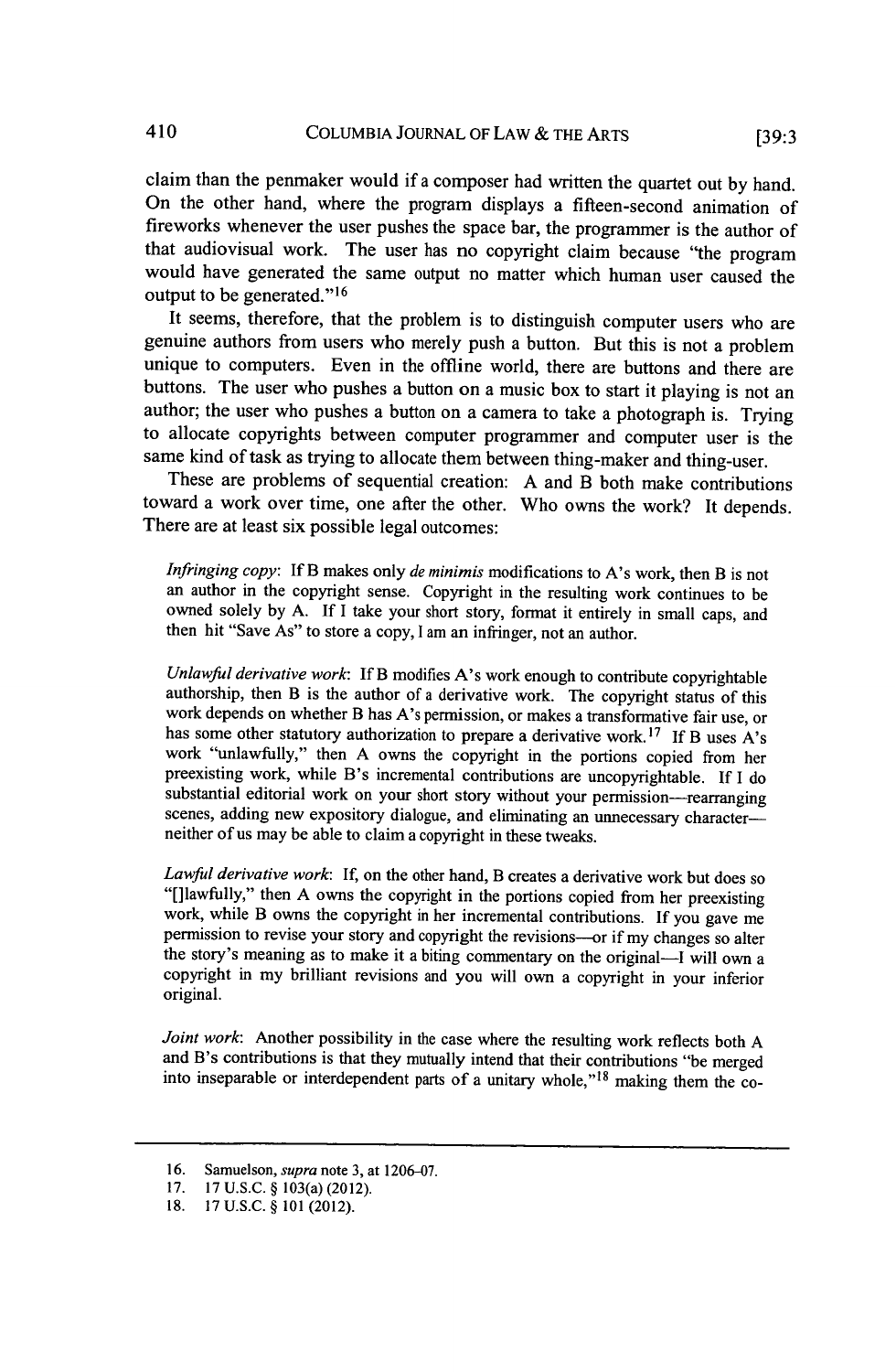## <sup>411</sup> **2016]** THERE'S **No SUCH THING AS A** COMPUTER-AUTHORED WORK

owners of a joint work.<sup>19</sup>**If** you and **I** are bandmates, you lay down a vocal track, and I then add a drum line and guitar riffs, the resulting sound recording is most likely a joint work.

*Sole-authored work:* **If** B modifies A's work or discards portions of it to the point that the resulting work is no longer substantially similar to A's, and B also makes copyrightable contributions of her own, then B is the sole author and sole copyright owner of the resulting work. **If I** write a screenplay in Microsoft Word, I alone own the copyright, because the screenplay is not substantially similar to Word.

*No copyright:* Finally, if B discards A's work without adding anything copyrightable of her own, the output simply fails to be a copyrightable work at all. Neither **<sup>A</sup>**nor B is a copyright owner; anyone is free to copy it. **If** I open up Microsoft Word and immediately hit "print," neither Microsoft nor **I** has a copyright in what is on the page that emerges from the printer, because the page will be blank.

These six possibilities range over every combination of possible ownership **by A** and B. The resulting work could be owned solely **by A** (in whole or part), **by A** and B together (jointly or in separate portions), solely **by** B, or **by** no one.

The problem of allocating ownership between programmers and users is just a special case of this more general and very familiar problem. Both contribute to the final form of the work. The programmer goes first, and then the user, but more than that we cannot say without knowing about the particular program and the particular user input. The resulting work might be virtually identical to the program, or it might be virtually identical to the user's input, or it might be similar to both, but identical to neither, and we will have to inspect the expression in the program, the input, and the work to say for sure which is the case. The user might arrange segments of expression supplied **by** the programmer, as when a Garage Band user splices together loops and samples that come with the program. The user might apply complicated programmer-supplied transformations to her own expression, as when a Photoshop user applies filters that come with the program. The user might provide her own expressive elements and stitch them together using an underlying framework supplied **by** the programmer, as when an Adobe Flash Professional user makes an animation.

The fact that some of these examples of computer-assisted creation are algorithmic as well as sequential still does not make them genuinely new in kind. Offline sequential creation can also be algorithmic. **A** Spirograph enables one person to make a design according to a pattern specified **by** another. So do dress patterns, recipes, and, for that matter, blueprints. Sometimes, the author of the instructions is regarded as the sole author of the output; architects own copyright in built buildings, not the contractors who actually do the construction work. Sometimes, there is room for the rule-follower at copyright's table: if a "distinguishable variation" is enough for a copyright in a work created to the plan of another, **I** own the paint-by-numbers canvas **I** fill in, even if **I** only color inside

**19. 17 U.S.C. §** 201(a) (2012).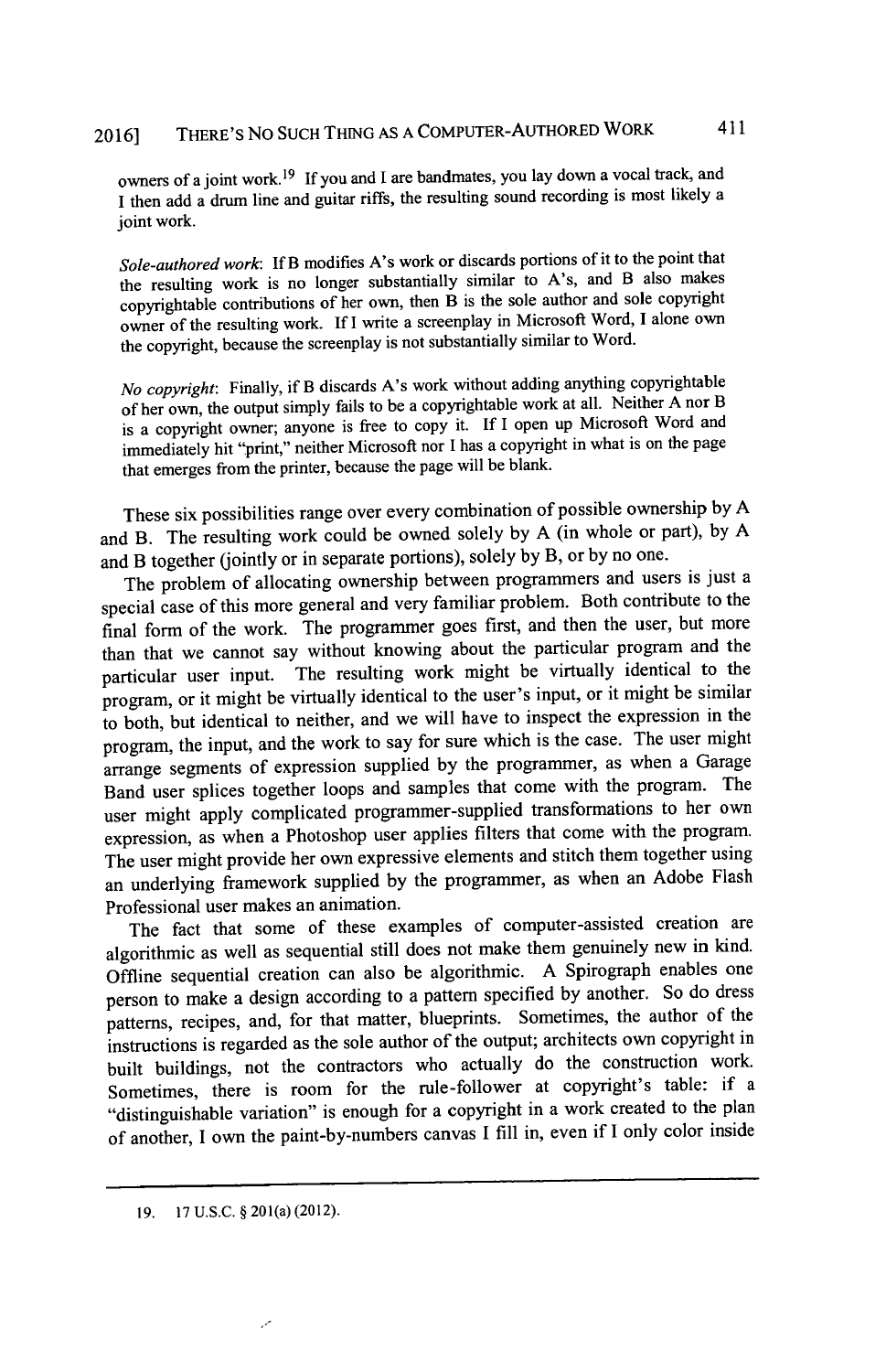the lines.<sup>20</sup> We have not thought that these cases raise distinctive and difficult issues of the sort that would lead us to treat a Spirograph disc as the "author" of the resulting loops and whirls, or that an origami pattern owns the crane.

### **V. NONDETERMINISTIC CREATION**

The last way in which computer-generated works are potentially different is that the same program can be run repeatedly with identical inputs to generate different works.<sup>21</sup> Take the 99-cent "Mozart's Dice Game" app for iOS by the developer Rodskagg.<sup>22</sup> Every time the user taps the "random" button, Mozart's Dice Game strings together pseudorandomly-selected measures of music to produce a new piano minuet and trio in a late 19<sup>th</sup> century style. It is unappealing to say that the act of tapping the button is an act of authorship justifying a copyright for the user. But the fact that the minuets are generated pseudorandomly also makes it unappealing to treat the programmers as the authors, since they did not compose any particular minuet.

This again is a hard problem, but again it is not a new one. The "Mozart's Dice Game" app is nothing more than a computer-implemented version of an actual dice game for composing music. This *Musikalisches Wirfelspiel* was published in **<sup>1792</sup>** and apocryphally attributed to Mozart. People were composing music using nondeterministic processes long before there were computers; there is a rich history of of artistic creation incorporating variable elements.<sup>23</sup> Indeed, there is a rich history of creation that is sequential and algorithmic as well as nondeterministic: the people "composing" music at home **by** rolling dice were doing so according to instructions supplied **by** the game's designer.

It is helpful, **I** think, to look at how copyright deals with a related case: the one in which the same person both creates and uses the nondeterministic process. Consider a composer who rolls dice to choose notes according to a scheme of her own devising.<sup>24</sup> She is a perfectly plausible candidate for copyright ownership, for three possible reasons. One is to say that she is an author because of her creativity in defining the process itself. **By** describing a mapping from the die rolls to musical notes, she exercises creative control over some aspects of the composition;

22 Rodskagg, "Mozart's Dice Game," http://www.dicegame.rodskagg.com/ [https://perna.cc/S49K-X499].

<sup>20.</sup> Alfred Bell **&** Co. v. Catalda Fine Arts, **191 F.2d 99,** 102 **(2d** Cir. *1951).*

<sup>21.</sup> In an earlier draft, **I** referred to "random" rather than "nondeterministic" creation. *But see* Timothy McGovern, *Copyright Law Would Be Easy If It Wasn't for All the Damn Creativity, HERDING* BATS (Dec. 23, 2015), http://herdingbats.blogspot.com/2015/12/copyright-law-would-be-easy-if-itwasnt.html (critiquing my usage of "random"). As McGovern explains:

Randomness indicates either a deterministic process occurring at a scale too fine to measure, or a provably random process like radioactive decay, where the distribution of discrete events can be probabilistically predicted over time, but within any given timeframe their occurrence or nonoccurrence is unpredictable (cite: **I** asked a physicist!). As computer scientists know, although we're working on randomness generators, basically the best we can get at this point is pseudorandomness.

*<sup>23.</sup> See generally Durham, supra* note 14.

<sup>24.</sup> *Cf Durham, supra* note 14, at **602-03** (discussing John Cage's compositional practices).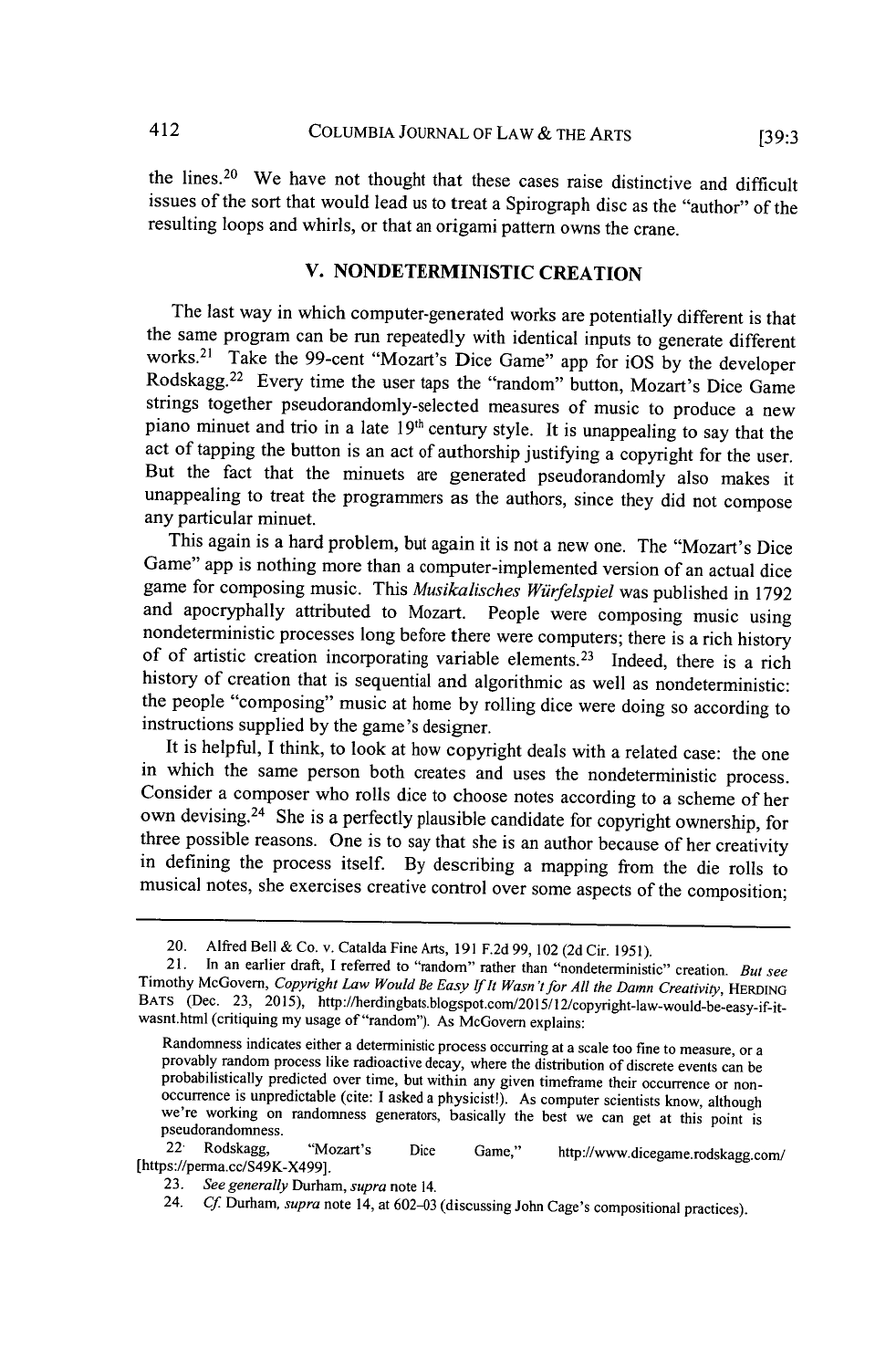that is enough, even if other aspects are literally out of her hands. Although this approach runs into some difficulties in defining substantial similarity and when the process is repeated, its basic claim is conceptually sound.<sup>25</sup> Transposing this reasoning back into cases of sequential creation suggests that the composer would still be an author even if someone else rolls the dice, and similarly the programmer of a nondeterministic algorithm can be an author of its outputs even if someone else pushes the button.

**<sup>A</sup>**second reason the composer can be an author is that she adds non-procedural creativity when she writes out the notes onto a sheet of staff paper; her handwriting is hers in the same way that a painter's brushstrokes are. This rationale reaches only the way she writes the notes, not the notes themselves, but it too is enough to justify a copyright. In sequential-creation cases, this reasoning suggests that the *Musikalisches Wirfelspiel* player who writes out a dice-generated minuet longhand is also *pro tanto* an author. This kind of authorship drops out entirely from computer-generated works: the imperfections and variations introduced **by** <sup>a</sup> copyist's hand are absent. Hitting "save" to store a digital copy of a freshlygenerated minuet introduces no new authorship.

The third reason is more openly pragmatic. We could admit that a composer who plays at dice does not control their fall, any more than Jackson Pollock controlled the fluid dynamics of his paint splatters. They do not "owe their origin to an act of authorship"<sup>26</sup>-but we are nonetheless willing to sweep them into the composer's copyrights. For one thing, there are no competing claimants. Either the composer owns the copyright in these aspects of the work, or no one does. Giving her a copyright does not deprive other authors of their due. For another thing, there is no great need for public access to this particular outcome. Giving the composer a copyright in the expression resulting from this particular roll of the dice means only that anyone enamored of the idea just needs to roll their own. The composer ends up with exclusive rights over only an infinitesimally small sliver of the possibility space; the random elements, being random, are exceedingly unlikely to fall the same way again. Treating the composer as the author in law, even if she is not the author in fact, is a harmless fiction-and one that avoids the difficult task of distinguishing the aspects of a work that result from random processes inside an author's body from the aspects that result from random processes outside **of** it. <sup>27</sup> The photographer who takes a picture of a chaotic ocean swell contributes authorship **by** choosing where to point the camera and when to click the shutter button, but she ends up with a copyright on patterns of waves and spray that are in no sense her expression.

*<sup>25.</sup> See generally* Dan L. Burk, *Method and Madness in Copyright Law,* **2007 UTAH** L. REv. **<sup>587</sup> (2007);** Alan L. Durham, *Speaking of the World: Fact, Opinion and the Originality Standard of Copyright,* **33 ARIZ.** ST. **L.J. 791** (2001); James Grimmelmann, *Three Theories of Copyright in Ratings,* 14 **VAND. J. ENT. & TECH.** L. **851 (2011).**

**<sup>26.</sup>** Feist Publ'ns, Inc. v. Rural Tel. Serv. Co., 499 **U.S.** 340, 347 **(1991).**

**<sup>27.</sup>** *See Durham, supra* note 14, at **573** (questioning extent to which this distinction is maintainable). **I** owe the helpful terminological distinction between authorship in fact and authorship in law to Annemarie Bridy. Bridy, *supra* note 2, at ¶¶ **61-68.**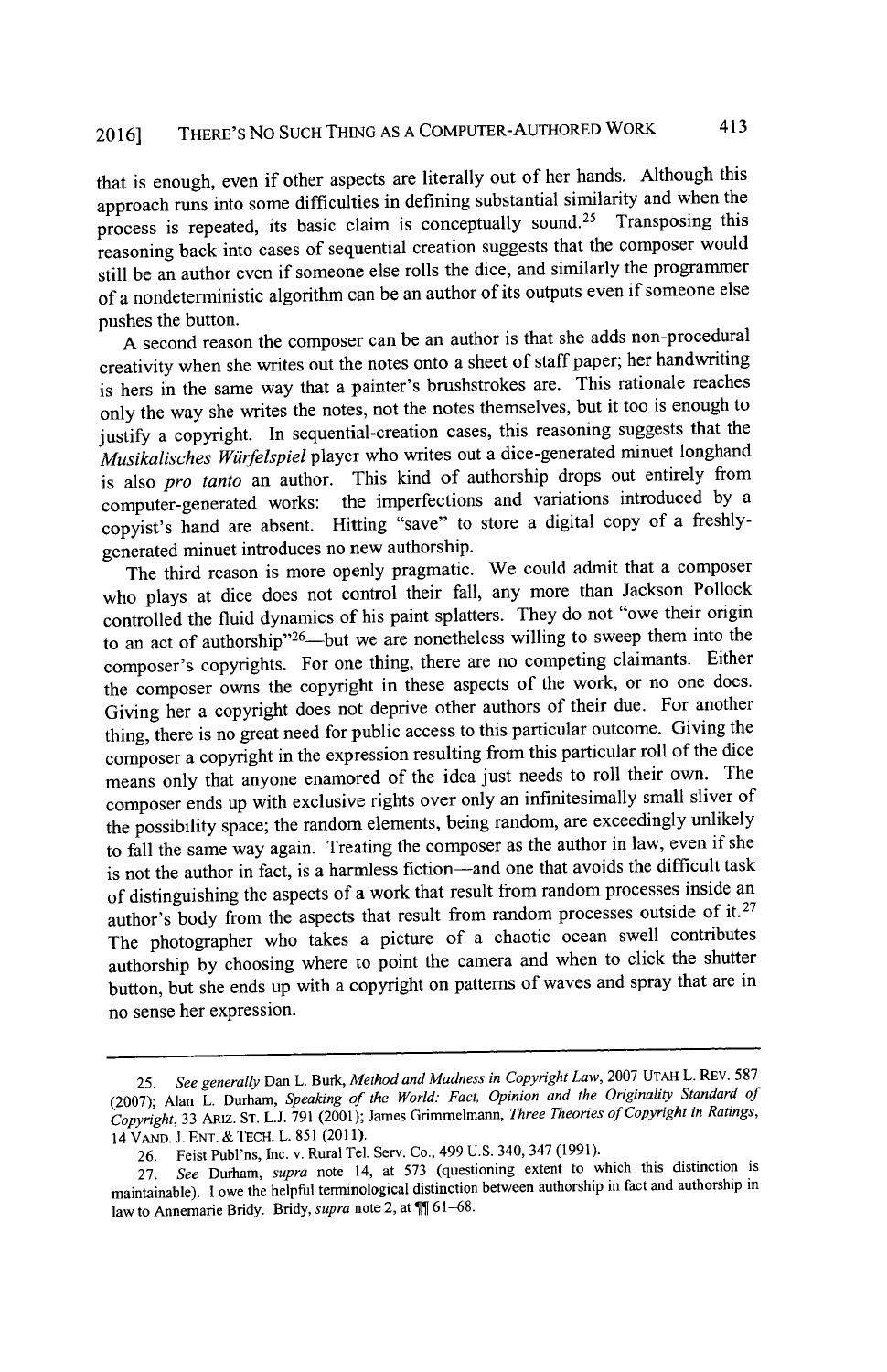But these simple pragmatic fictions break down when one person carries out a nondeterministic process designed **by** another. With multiple humans in the picture, an "attribute ownership to the human" rule becomes ambiguous. This is not to say that the rule becomes unusable: we could for equally pragmatic reasons say that the programmer owns a given nondeterministic algorithmic sequential work, or that the user does, or both. It is just that we must confront the full sixfold diversity of sequential creativity cases, which means that no rule can be both simple and pragmatic.

This problem was latent in offline examples like the *Musikalisches Wirfelspiel,* but not a great source of worry. It does not appear that anyone fretted over whether the game's designer or players had a better claim to copyright its minuets. Two things changed with the advent of computer-assisted creativity. First, cases of algorithmic creation went from being literally parlor games to being all around us. Everyone who applies the **Add** Noise filter in Photoshop or records a speed run in a video game with procedurally generated levels creates using a nondeterministic algorithm written **by** other people, an algorithm whose inner workings and detailed effects the user may not even remotely comprehend. Second, the fact that a computer was involved seemed to offer a way out of the fact-bound swamp of deciding whether programmer, user, both, or neither qualified as an author. Perhaps in cases involving pseudorandom creation and limited user input, the *computer itself* might be regarded as the author?

This suggestion is essentially fallacious, the solution a mirage. No one, to my knowledge, has ever seriously entertained the idea that the *Musikalisches Wirfelspiel* dice or the box they came in was the author of the resulting minuets. **Why** should it matter that in "Mozart's Dice Game" the die-rolling algorithm is implemented on a computer? Dice are not authors, and neither are computer programs. It is only the novelty and seeming strangeness of computers that have encouraged people to think otherwise.

It is possible that some future computer programs could qualify as authors. We could well have artificial intelligences that are responsive to incentives, unpredictable enough that we can't simply tell them what to do, and that have attributes of personality that make us willing to regard them as copyright owners. <sup>28</sup> But if that day ever comes, it will because we have already made a decision in other areas of life and law to treat them as persons, and copyright law will fall in line. But unless those mechanical minds also invent workable time travel, their future existence is of no bearing now. The copyright issues we would face on that far off day are fundamentally different in kind from those we face today.

**<sup>28.</sup>** *See* James Grimnelmann, *Copyright for Literate Robots, <sup>101</sup>*IOWA L. REv. *657* **(2016)** (discussing changes that would make it reasonable to treat artificial intelligences as authors and readers in a copyright sense).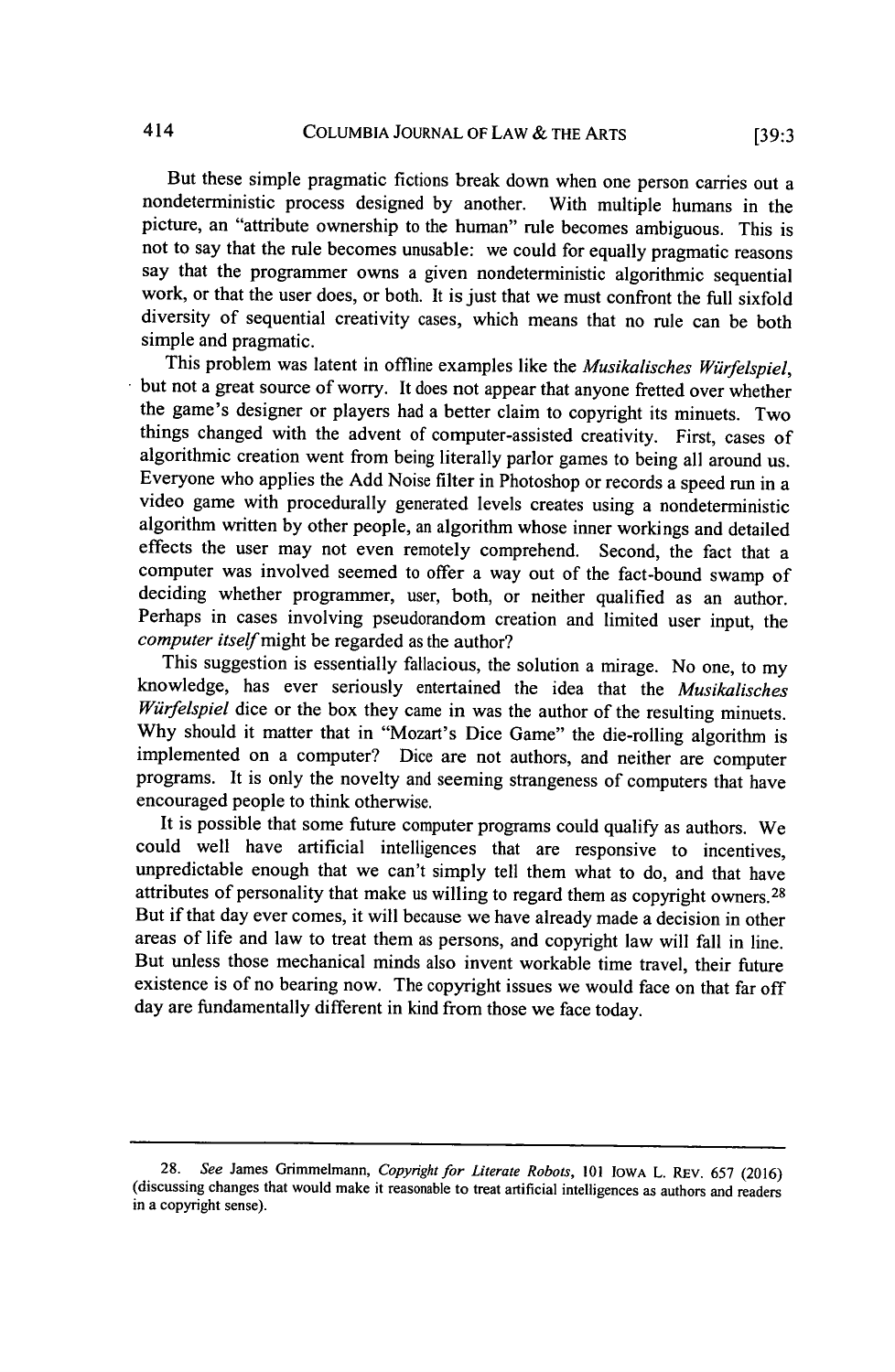#### **CONCLUSION**

Computer authorship is a law of the horse.<sup>29</sup> It is a special case of a more general problem, one that presents few new twists on familiar issues. This is a little surprising. Over on the infringement side of the aisle, computer copies are easy, cheap, instantaneous, worldwide, and inescapable. Infringement doctrine is in a state of complete upheaval, one that may bring to an end the three-hundred-year run of the "copy" as the basic unit of infringement analysis.<sup>30</sup> On one hand, digital rights management technologies offer copyright owners the option of regulating uses rather than copies; on the other, open access and peer production ask whether such regulation is necessary at all. Either way, big changes are afoot. Even back on the copyrightability side of the aisle, computer programs themselves pose fundamental questions about the nature of the authorship that copyright protects.<sup>31</sup> Programs are dual artifacts-useful texts-and they interleave creative choice and functional constraint in complex ways. **Of** course, copyright has always worried about the line between aesthetic and utilitarian, but computers raise the stakes because they are such literal-minded readers.

So computers do raise hard problems for copyright-just not here. For all present practical purposes, new copyright doctrines for computer-generated works are a terrible idea.<sup>32</sup> The problem of assigning copyright in computer-generated works may be a hard problem, but it is not a new problem. It is hard for the same reason that copyright has always been hard—it requires us to make objective legal judgments about the ultimate in human subjectivity: aesthetics. Putting a computer somewhere along the pathway from brain to brain brings some of these difficulties to the fore, but it does not change the nature of the question. There are no distinctive conceptual problems with computer-generated works, because all works are computer-generated-or at least, they might have been, which is close enough.

Because computer-generated works are no different in kind than other works, special-purpose doctrines have little to offer. Indeed, they can make things much worse; the danger of claiming that there is "a" rule for computer-generated works is that it blinds us to the immense diversity that category encompasses. There can be no rule treating all computer-generated works alike for the same reason there can be no rule treating all fair use cases alike: relevant differences require different treatment. It is only the apparent novelty of computer-generated works that seems

*<sup>29.</sup>* See Frank H. Easterbrook, *Cyberspace and the Law of the Horse,* **1996 U.** CHi. **LEGAL** F. **207 (1996).**

*<sup>30.</sup> See* Peter Yu, *The Copy in Copyright, in* **INTELLECTUAL PROPERTY & ACCESS TO IMMATERIAL GOODS** (Jessica **C.** Lai and Antoinette Maget Dominic6 eds., Edward Elgar Publishing **2016).**

*<sup>31.</sup> See, e.g.,* Pamela Samuelson et al., *A Manifesto Concerning the Legal Protection of Computer Programs,* 94 COLUM. L. REv. **2308** (1994).

**<sup>32.</sup>** To put it idiomatically, computers raise difficult **§ 102(b)** issues, but not difficult **§** 102(a) issues. For a recent discussion of the **§ 102(b)** issues, see Pamela Samuelson, *Functionality and Expression in Computer Programs: Refining the Tests for Software Copyright Infringement (UC* Expression in Compater Programs: Regiancy and Peters of Companies Programs 2.<br>Berkeley Pub. L. Res. Paper No. 2667740), http://papers.ssm.com/sol3/papers.cfm?abstract\_id=2667740 [https://perma.cc/9XG4-52TB] (last visited Mar. **16, 2016).**